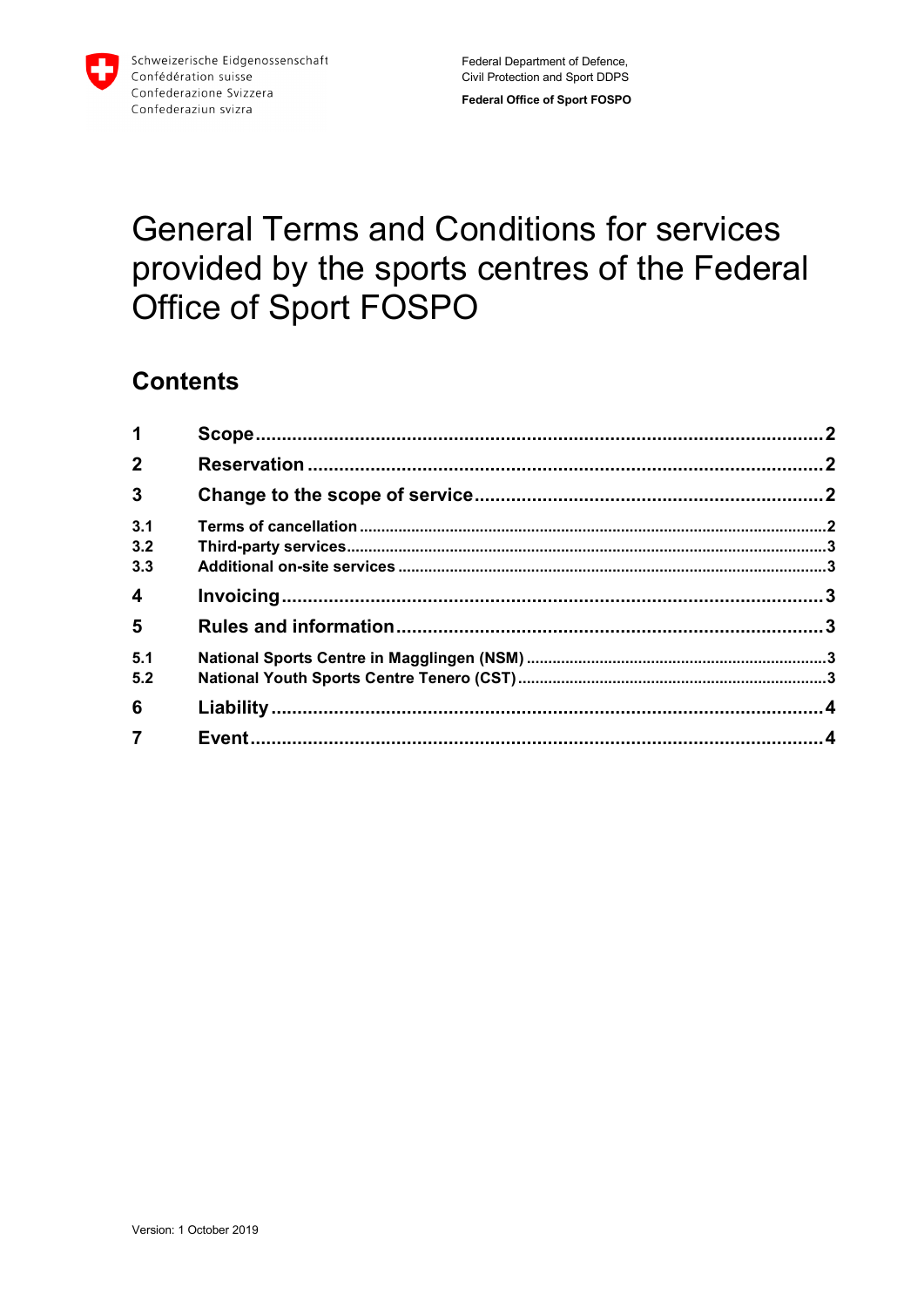## <span id="page-1-0"></span>**1 Scope**

These General Terms and Conditions (GTC) apply to the reservation and billing of services provided by FOSPO that are not supported by the statutory mandate.

They apply in particular to the use of:

- Seminar and conference rooms (incl. conference technology and banqueting facilities)
- Sports facilities
- Training infrastructure
- **Accommodation**
- Catering services
- <span id="page-1-1"></span>- Package offers (combination of the above-mentioned services)

### **2 Reservation**

If services are required, they must be reserved in advance. A reservation is considered binding if:

- a. the customer accepts a quote issued by FOSPO by the date specified in the quote, or
- b. the services are agreed in a separate contract.

<span id="page-1-2"></span>From the moment the reservation is confirmed, the terms of cancellation shall apply.

### **3 Change to the scope of service**

<span id="page-1-3"></span>Any changes to reserved services must be communicated to FOSPO in writing.

#### **3.1 Terms of cancellation**

Reserved services may be reduced or cancelled in full up to 91 days before arrival or before the event. A flat charge of CHF 100 will be payable in the event that services are cancelled.

If the customer cancels at a later date or if the reserved services are not used to the extent originally agreed, the costs incurred by the customer may be reduced. The reduction will be applied only to the amount agreed for the reduced services. The date on which FOSPO receives notice is the applicable date in this regard.

| <b>Cancellation notice provided:</b>                  |                                      |
|-------------------------------------------------------|--------------------------------------|
| Between 90 and 31 days before arrival/event           | 25% of the reduced scope of service  |
| Between 30 and 11 days before arrival/event           | 50% of the reduced scope of service  |
| Between 10 and 5 days before arrival/event            | 75% of the reduced scope of service  |
| Between 4 and 0 days before arrival/event/no-<br>show | 100% of the reduced scope of service |

The terms of cancellation exclude payment for services that are provided in full even in the event of low participation, such as payment for the use of a sports hall or for arranging a speaker.

If the agreed scope of special catering/banqueting services is cancelled or reduced up to 31 days before the event, no costs will be incurred. If services are cancelled or reduced 30 days or fewer before the event, the above-mentioned terms of cancellation will apply.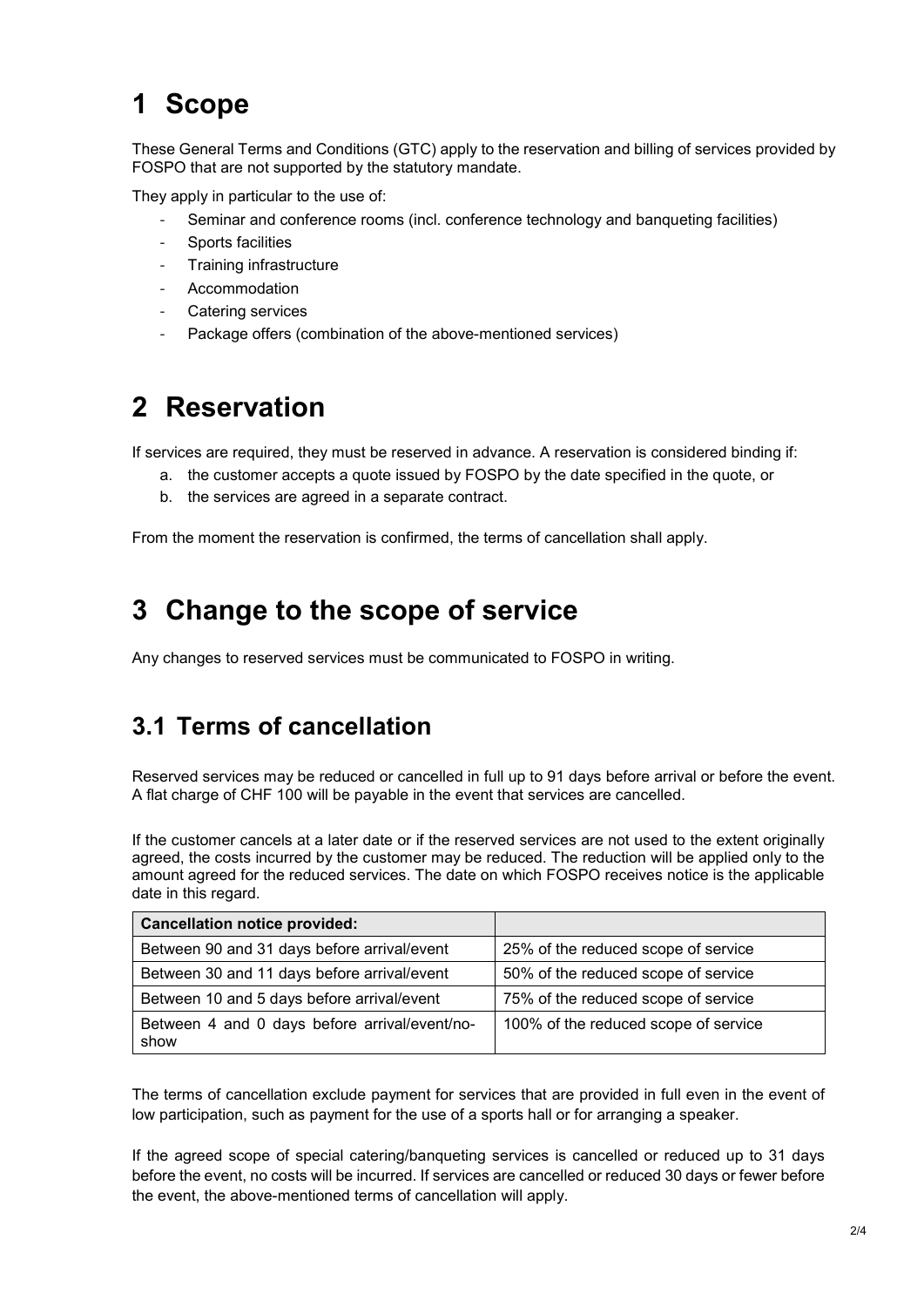### <span id="page-2-0"></span>**3.2 Third-party services**

If the reservation includes third-party services, the third parties' terms of cancellation and reduction will apply.

#### <span id="page-2-1"></span>**3.3 Additional on-site services**

<span id="page-2-2"></span>If, by arrangement with FOSPO, more services are used than were reserved, the services actually used will be invoiced.

### **4 Invoicing**

The customer is obliged to pay the invoice issued by FOSPO within 30 days of receipt.

Child rates:

|                   | 0 to 4 years old free of charge (in their parents' room, no requirement for own bed) |
|-------------------|--------------------------------------------------------------------------------------|
| 5 to 10 years old | 30% discount for accommodation                                                       |
| 5 to 10 years old | 50% discount for special catering/banqueting services                                |

### <span id="page-2-3"></span>**5 Rules and information**

<span id="page-2-4"></span>Customers are obliged to comply with the House Rules of the Federal Office of Sport: <https://www.baspo.admin.ch/de/sportzentren.html>

### **5.1 National Sports Centre in Magglingen (NSM)**

<span id="page-2-5"></span><https://www.baspo.admin.ch/de/sportzentren/nationales-sportzentrum-magglingen.html>

### **5.2 National Youth Sports Centre Tenero (CST)**

Guide for course leaders: <https://www.cstenero.ch/wegleitung>

Sport and safety: <https://www.cstenero.ch/safety>

Rules governing football at the CST: <https://www.cstenero.ch/footballrules>

Rules for use of swimming pool: <https://www.cstenero.ch/rulespools>

Rules for minibus hire: <https://www.cstenero.ch/minibushire>

#### **Andermatt:**

<https://www.cstenero.ch/en/prenotazione/andermatt1.html>